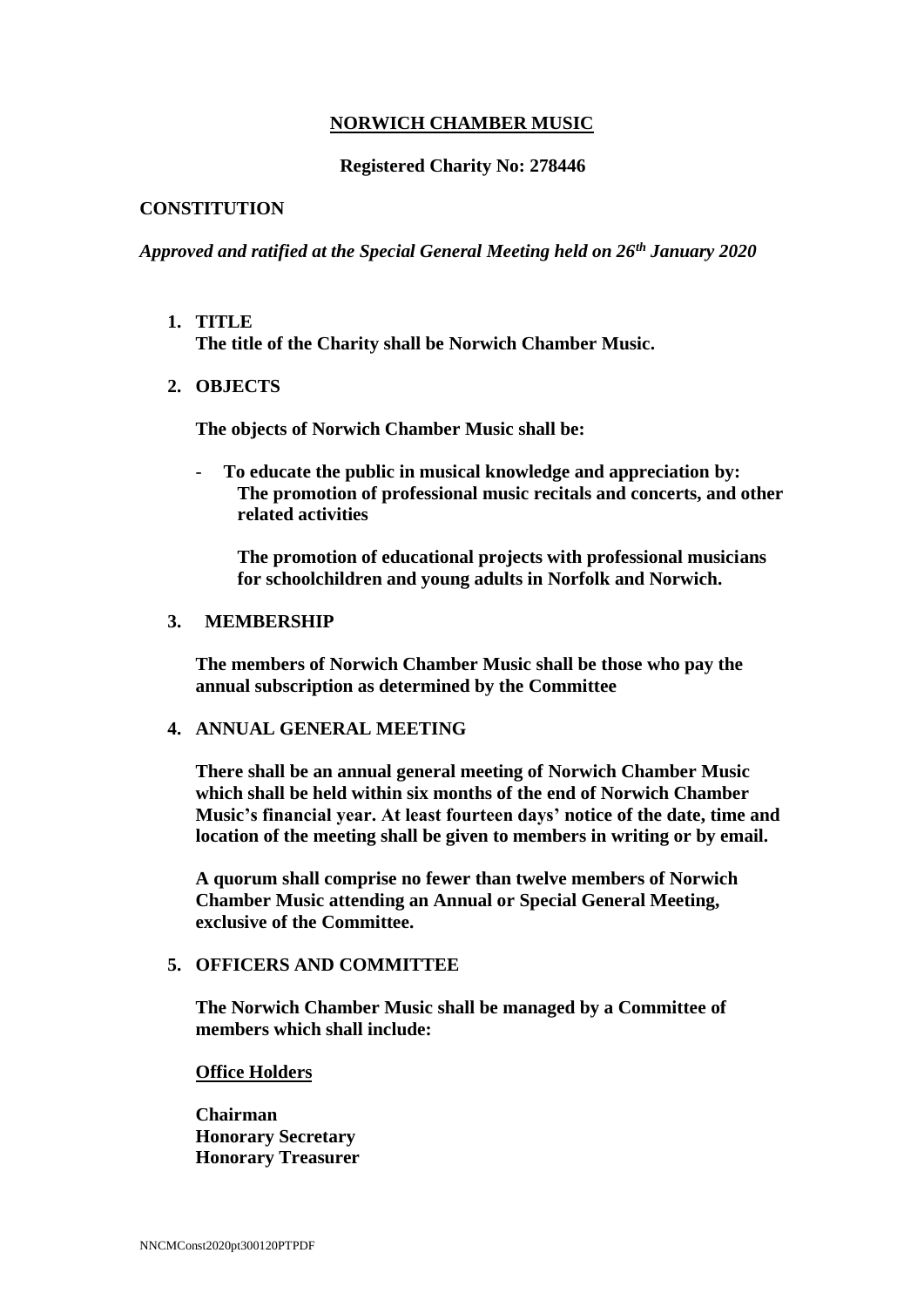**And such other Office Holders as the Committee may appoint.**

#### **Other members**

**Up to eight ordinary members**

## **Election of Committee**

**Officers (other than the Chairman) and other members of the Committee shall be elected by members of Norwich Chamber Music attending the Annual General Meeting.**

**The term of office of all members of the Committee shall be for one year; members will be eligible for re-election.**

**The Committee shall have power to co-opt an additional member or members at its discretion to fill any casual vacancy subject to ratification at the next Annual General Meeting.**

**A quorum of no fewer than five Committee members shall be required to make decisions.**

## **Election of Chairman**

**The Chairman shall be elected annually by the Committee at the first meeting following the Annual General Meeting.**

#### **6. CHARITY REGISTRATION**

**Norwich Chamber Music shall be and remain a charity registered with the Charity Commission. Members of the Committee shall be Trustees of the charity.**

# **7. FINANCE**

**The financial year of Norwich Chamber Music shall be from the 1st July to the 30th June.**

**All funds shall be held in the name of Norwich Chamber Music. All financial transactions shall be authorised by two nominated members of the Committee.**

**The assets shall be used solely for promoting the objects of Norwich Chamber Music.** 

**No payment shall be made to any Committee member except for the reimbursement of expenses legitimately incurred.**

**Annual examined accounts shall be submitted to members at the Annual General Meeting.**